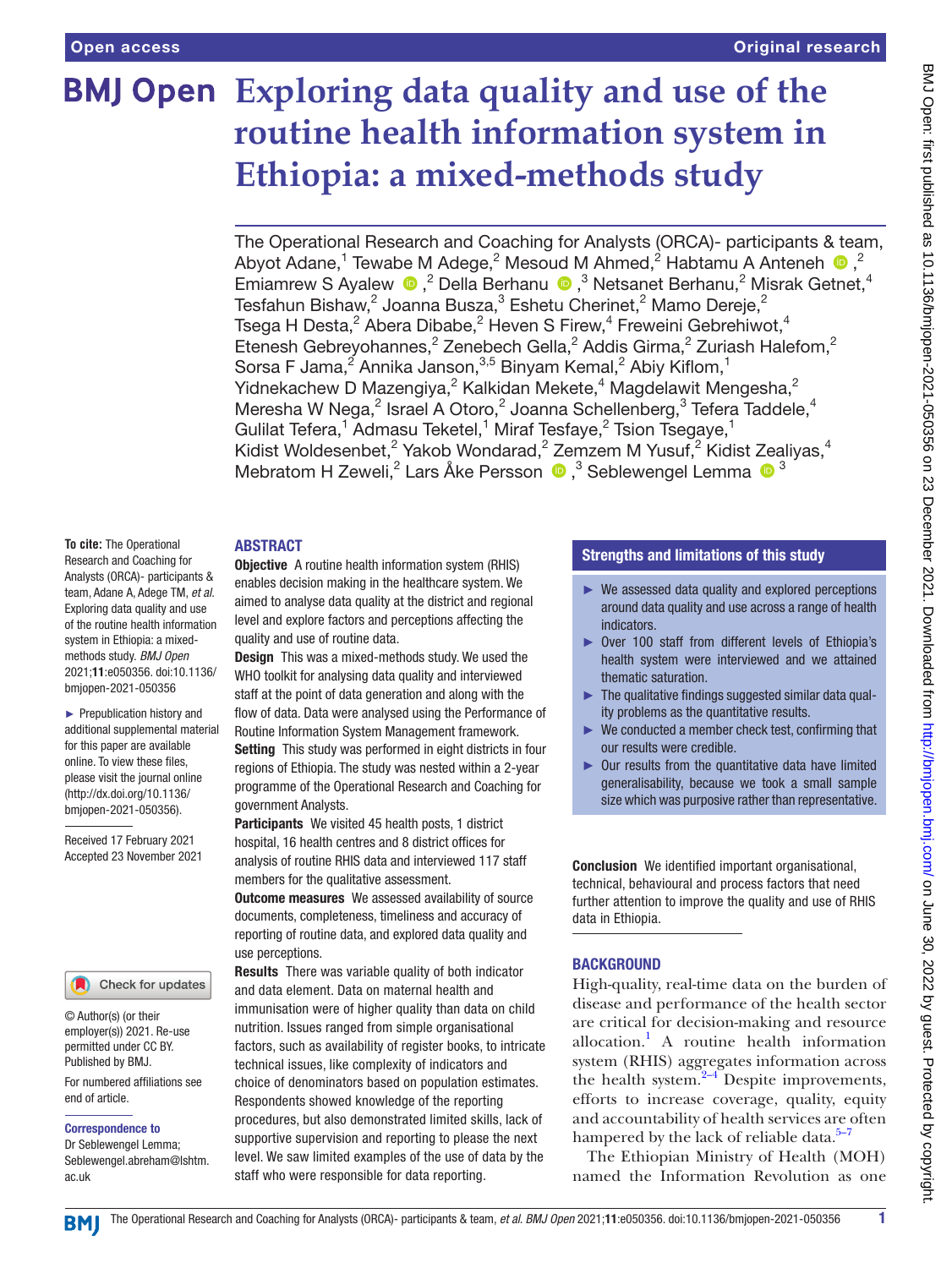of four agendas in its first Health Sector Transformation Plan,<sup>8</sup> aiming to advance information collection, analysis, presentation and dissemination. RHIS data are generated at the point of service delivery at primary level (health posts, health centres, primary hospitals), secondary level (general hospitals) and tertiary-level healthcare (specialised hospitals). The web-based open-source computer software District Health Information System was introduced in  $2015.<sup>910</sup>$  Data are forwarded and aggregated at district, regional and national administrative levels. However, the quality and use of RHIS data continues to be a challenge in Ethiopia<sup>11–14</sup> and elsewhere.<sup>[15–17](#page-8-6)</sup>

Factors affecting data quality can be classified as technical, behavioural and organisational according to the Performance of Routine Information System Management (PRISM) framework. Technical factors relate to the ease of data collection, collation, analysis and reporting while behavioural factors include individuals' knowledge, attitude and skills related to RHIS processes. Organisational factors focus on availing human capital, infrastruc-ture and a functional control system.<sup>[18](#page-8-7)</sup> These factors directly affect RHIS performance but also interact with each other, requiring an integrated approach to produce favourable outcomes.<sup>19</sup> Understanding how these factors function at national level using the PRISM conceptual framework is an appropriate way to identify and implement appropriate interventions.

The overall aim of this study was to analyse RHIS data quality and use at district and regional levels, and explore perceptions of factors affecting data quality through a mixed-methods approach. This paper brings together findings from the operational research and coaching for analysts (ORCA) work at district and regional level to contribute to understanding and strengthening the RHIS across the whole health system. The specific objectives were to analyse the timeliness, completeness and accuracy of reporting of RHIS data generated at primary healthcare level, and to explore reasons for problems in data quality and use along the flow of data.

## METHODS

#### Study setting and design

The Ethiopian MOH initiated the ORCA project in collaboration with the Ethiopian Public Health Institute (EPHI), the Ethiopian Pharmaceutical Supply Agency (EPSA) and London School of Hygiene & Tropical Medicine. ORCA was designed to guide participants through a research cycle that diagnosed and investigated the current state of data quality and use within the Ethiopian health system, taking into consideration key strategic health metrics. A group of 36 analysts from the MOH, EPHI and EPSA participated alongside their normal work duties from June 2018 to June 2020. The ORCA participants chose to work in six thematic groups: Maternal Health, Neonatal Survival, Immunisation, Child Nutrition, Malaria and Tuberculosis.

This was a mixed-methods study performed by the ORCA participants including quantitative analysis of district-level data, complemented by qualitative interviews with key informants at different levels. Fieldwork was conducted by each ORCA thematic group. Data were collected in eight districts in four regions in Ethiopia (Afar, Oromia, Southern Nations, Nationalities and People's region and Tigray), selected in consultation with the regional health offices, from August to December 2019.

### Sampling and recruitment

Health centres and health posts providing services for more than 1year were included in the quantitative data collection. In each district, aggregated data were also assessed at district health offices. For the qualitative assessment, key informants were recruited purposively along the flow of data from health posts, health centres, district health offices, zonal health offices, regional health bureaus and the MOH. Informants had served for at least 1year in their respective post, and could provide in-depth information about RHIS data. The informants' professional designations were health extension worker, head of health facility, RHIS focal person, head of district health office and programme expert at district, zonal, regional or federal level.

### Data collection and processing

Each ORCA thematic group prepared a desk review checklist for relevant indicators, drawing on standard data quality assessment tools $^{20}$  $^{20}$  $^{20}$  (online supplemental files [1–4](https://dx.doi.org/10.1136/bmjopen-2021-050356)). The checklists were pretested in similar settings. Data were collected at health facilities from primary source documents and entered into Microsoft Excel for analysis.

A qualitative topic guide was prepared in English by each thematic group and translated into local languages (Amharic, Oromiffaa, Tigrigna or Afar). Interview guides were pretested and refined, and further adapted during fieldwork to improve comprehensibility. Data collectors were ORCA team members trained in qualitative and mixed-methods research. Interviews lasted 30–60min, recorded, and field notes were taken by group members. After data collection, group members reflected on their work and identified points for exploration during subsequent interviews. Recordings were transcribed verbatim. Ten per cent of the transcripts were cross-checked with the audio for completeness and accuracy.

### Quantitative information

All definitions were based on the WHO toolkit. $^{20}$  Details of the toolkit were discussed in our previous similar work $^{11}$ ; Availability of source document and report was presented as a percentage, that is, facilities with records, divided by the total facility months investigated; Completeness of reporting indicated the percentage of monthly reports received by the next level; Timeliness of reporting covered the proportion sent on time; and Accuracy of reporting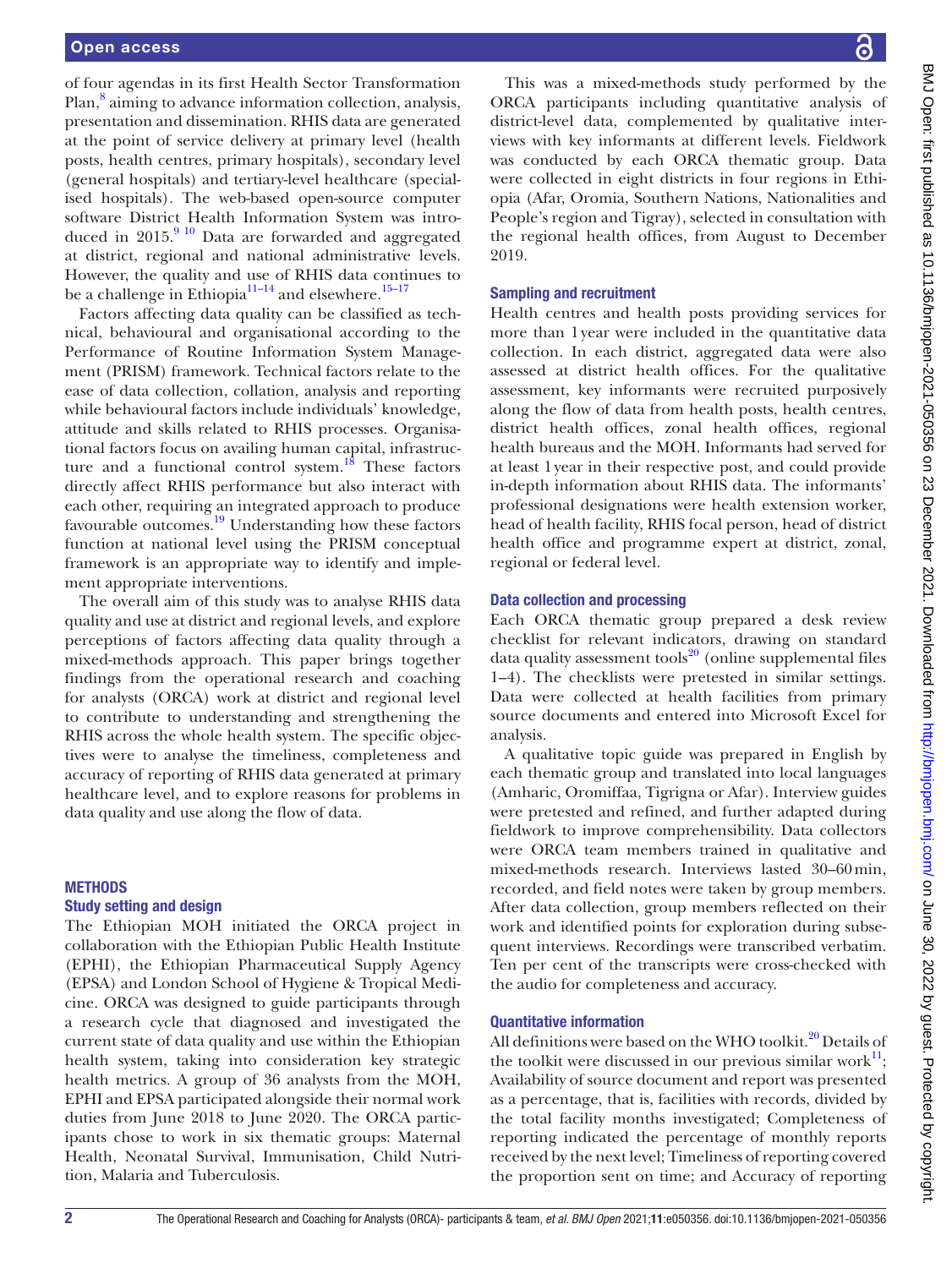indicated the ratio of numbers recounted and classified as exact match, within the data quality range (0.9–1.1), over-reporting  $(0.9)$  or under-reporting  $(0.1)$ . Results were categorised by type of indicators and presented as percentage of health facility months.

## Qualitative data analysis

Each group conducted thematic content analysis. After reading the verbatim transcripts, all group members coded the same interview and agreed on a coding framework. The group members divided interviews among themselves for coding, and met regularly to add codes to capture emerging ideas. Groups categorised codes into broader thematic areas. Each group prepared a report on qualitative results that were shared across groups. The joint results from all six thematic groups were synthesised using the PRISM framework<sup>18</sup> [\(online supplemental file](https://dx.doi.org/10.1136/bmjopen-2021-050356) [5\)](https://dx.doi.org/10.1136/bmjopen-2021-050356). Regular discussions were held to reflect on similarities and differences across the data sets, check for outliers and contradictory findings, and agree on distribution of key themes within the simplified structure of the framework. Finally, the result was shared with seven respondents at MOH to check for credibility.

## Patient and public involvement

Patients or the public were not involved in the design, or conduct, or reporting, or dissemination plans of our research.

## RESULTS

In total, 62 facilities and eight district health offices were visited for analysis of RHIS data and 117 key informants were interviewed [\(table](#page-2-0) 1). Of all interviews, 35/117 (30%) were with health extension workers at health posts.

# Availability of source documents, completeness, timeliness and accuracy of reporting

The availability of source document ranged from 55% to 100%. Only documents for skilled birth attendance reached 100% in observed health facilities ([figure](#page-3-0) 1).

The majority of indicators had gaps in reporting. Maternal health and postnatal indicators had the most gaps in reporting. Completeness of reporting for nutrition was also low, at slightly over 50% for the facilitymonths reviewed. Completeness was much higher for immunisation. Timeliness was over 90% for maternal health indicators, whereas just over half of reports for nutrition indicators were submitted on time [\(figure](#page-3-1) 2).

Maternal and immunisation indicators had lower proportions of reports within the range for acceptable quality, whereas nutrition indicators were mainly reported within the quality range. Varying levels of over-reporting were observed in all service coverage indicators, but not for severe acute malnutrition (figures [2 and 3](#page-3-1)).

## Respondents' views on data processes and quality

Interview respondents reported that data generation and flow mostly occurred as intended. At health facilities, data <span id="page-2-0"></span>Table 1 Desk reviews and qualitative interviews conducted by ORCA thematic groups and other background  $inter$  Ethiopia, 2010/2020

| $\overline{a}$ $\overline{b}$ $\overline{c}$ $\overline{c}$ $\overline{c}$ $\overline{c}$ $\overline{c}$ $\overline{c}$ $\overline{c}$ $\overline{c}$ $\overline{c}$ $\overline{c}$ $\overline{c}$ $\overline{c}$ $\overline{c}$ $\overline{c}$ $\overline{c}$ $\overline{c}$ $\overline{c}$ $\overline{c}$ $\overline{c}$ $\overline{c}$ $\overline{c}$ $\overline{c}$ $\overline{$ |                                 |                                               |  |
|--------------------------------------------------------------------------------------------------------------------------------------------------------------------------------------------------------------------------------------------------------------------------------------------------------------------------------------------------------------------------------------|---------------------------------|-----------------------------------------------|--|
| <b>Characteristics</b>                                                                                                                                                                                                                                                                                                                                                               | <b>Desk</b><br>review<br>(n=70) | Qualitative<br><b>interviews</b><br>$(n=117)$ |  |
| Gender                                                                                                                                                                                                                                                                                                                                                                               |                                 |                                               |  |
| Male                                                                                                                                                                                                                                                                                                                                                                                 |                                 | 75 (64%)                                      |  |
| Female                                                                                                                                                                                                                                                                                                                                                                               |                                 | 42 (36%)                                      |  |
| Health facilities/offices visited                                                                                                                                                                                                                                                                                                                                                    |                                 |                                               |  |
| Health post                                                                                                                                                                                                                                                                                                                                                                          | 45 (64%)                        | 35 (30%)                                      |  |
| Health centre                                                                                                                                                                                                                                                                                                                                                                        | 16 (23%)                        | 33 (28%)                                      |  |
| District hospital                                                                                                                                                                                                                                                                                                                                                                    | 1(1%)                           | 2(2%)                                         |  |
| District health offices                                                                                                                                                                                                                                                                                                                                                              | 8 (11%)                         | 21 (18%)                                      |  |
| Zonal health office                                                                                                                                                                                                                                                                                                                                                                  | $0(0\%)$                        | 1(1%)                                         |  |
| Regional health office                                                                                                                                                                                                                                                                                                                                                               | $0(0\%)$                        | 17 (15%)                                      |  |
| Federal ministry of health                                                                                                                                                                                                                                                                                                                                                           | $0(0\%)$                        | 8(7%)                                         |  |
| Region                                                                                                                                                                                                                                                                                                                                                                               |                                 |                                               |  |
| <b>Tigray</b>                                                                                                                                                                                                                                                                                                                                                                        | 5(7%)                           | 15 (13%)                                      |  |
| Afar                                                                                                                                                                                                                                                                                                                                                                                 | 19 (27%)                        | 37 (32%)                                      |  |
| Oromia                                                                                                                                                                                                                                                                                                                                                                               | 17 (24%)                        | 25 (21%)                                      |  |
| <b>SNNPR</b>                                                                                                                                                                                                                                                                                                                                                                         | 29 (41%)                        | 32 (27%)                                      |  |
| <b>National</b>                                                                                                                                                                                                                                                                                                                                                                      | $0(0\%)$                        | 8(7%)                                         |  |
| Thematic group                                                                                                                                                                                                                                                                                                                                                                       |                                 |                                               |  |
| Maternal health*                                                                                                                                                                                                                                                                                                                                                                     | 12 (17%)                        | 18 (15%)                                      |  |
| Neonatal Survival <sup>+</sup>                                                                                                                                                                                                                                                                                                                                                       | 17 (24%)                        | 14 (12%)                                      |  |
| Immunization‡                                                                                                                                                                                                                                                                                                                                                                        |                                 | $9(13\%)$ 12 (10%)                            |  |
| Child nutrition§                                                                                                                                                                                                                                                                                                                                                                     |                                 | 9 (13%) 25 (21%)                              |  |
| Malaria                                                                                                                                                                                                                                                                                                                                                                              | 6(9%)                           | 17 (15%)                                      |  |
| Tuberculosis**                                                                                                                                                                                                                                                                                                                                                                       | 17 (24%)                        | 31 (27%)                                      |  |

\*First antenatal care, fourth antenatal care, postnatal care and skilled delivery.

†Early institutional death (0–6days), early community death (0–6days), live birth in Kebele.

‡Pentavalent vaccine third dose, Measles, fully vaccinated. §Vitamin A supplementation, deworming, severe acute malnutrition, growth monitoring promotion.

¶Suspected malaria, positive malaria, all malaria. \*\*New and relapse tuberculosis, and treated tuberculosis. ORCA, operational research and coaching for analysts; SNNPR,

Southern Nations Nationalities and Peoples Region.

were usually recorded by hand using standard on paper forms, while district health offices were more likely to use computers.

There is already an established database up to Ministry of Health. Here in the District, it is totally electronic and we do not send data to the next level with a hard copy. Hard copy is only sent from lower level up to District level. (Focal person)

Data were compiled mainly for reporting to the next level, with the exception of health centres, where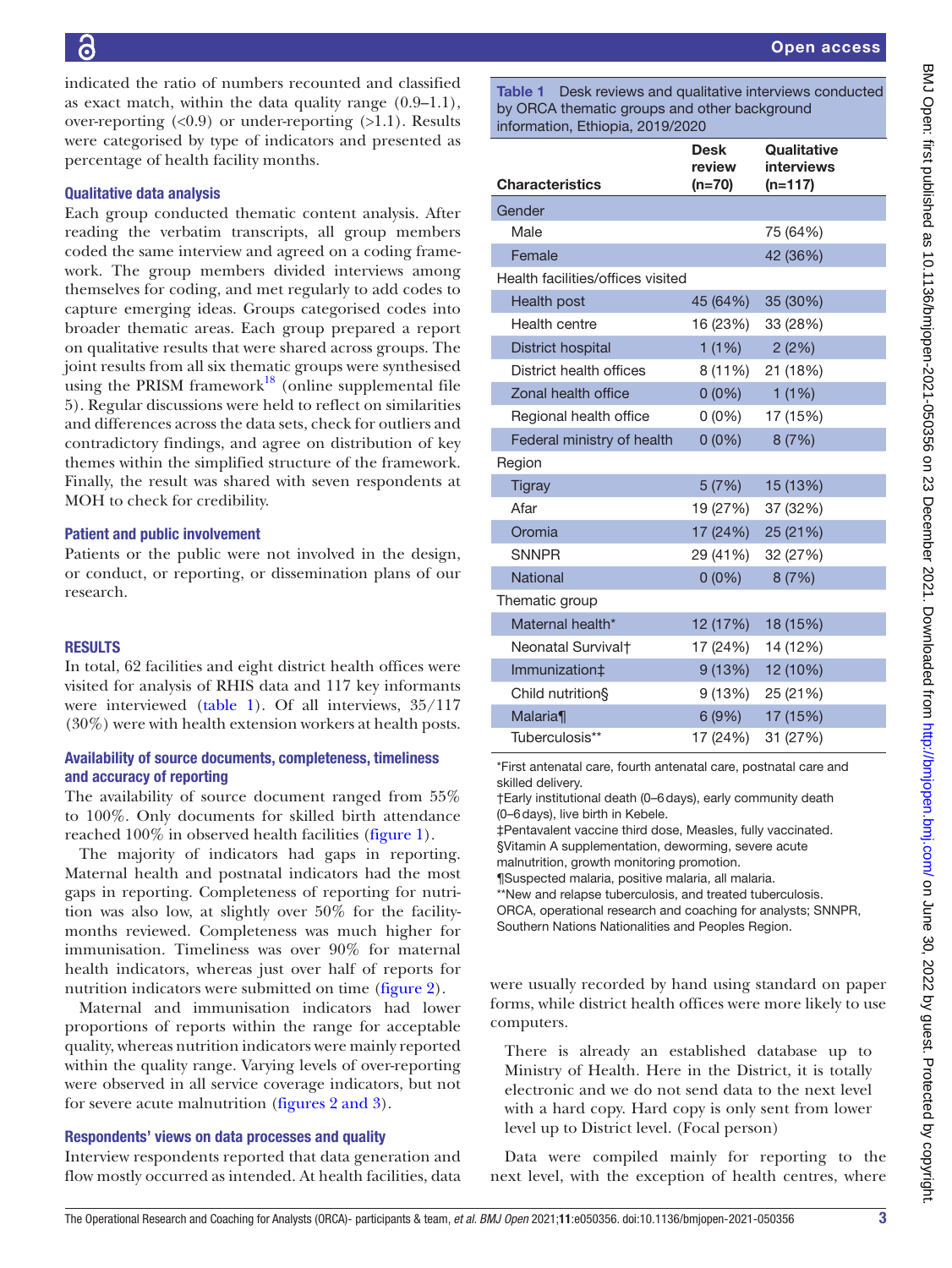

<span id="page-3-0"></span>Figure 1 Availability of source documents and reports for the facility-months observed.

performance monitoring teams used data to monitor health service delivery. Little was done to triangulate different sources of data in the system. For instance, logistics data on drug consumption were merely used to validate the service delivery report.

EPSA only knows consumption data and doesn't have patient data. It only compares what is supplied and what is consumed. Therefore, it is difficult to compare the discrepancy (Administrative staff)

## Data quality check

Respondents described a formal approach to data quality checks, that is, standard tools and procedures used to check RHIS data. This process addresses data quality attributes such as reporting timeliness and accuracy.

Recorded data, report, register, and tally are crosschecked. If the three are equal, we said the data are quality… Based on this the quality of data will be



<span id="page-3-1"></span>Figure 2 Completeness, timeliness and accuracy of reporting for selected indicators in the routine health information system.



Figure 3 Accuracy of reporting for selected indicators in the routine health information system. VF, Verfication Factor.

ranked … The report and register will be checked for the specified period for each month. (Administrative staff)

Data and reports were verified before being sent to the next level either through phone call or in person review. This approach was reported to be more common than use of standard tools for checking data quality. Respondents said challenges come from lack of transportation, or competing demands on time.

As soon as the report is finalised, the health centre immediately reports to the district without any verification by the performance management team and the district health office then immediately send it to zone health office without a review. This is due to other competing priorities. (Focal person)

Sometimes reports were amended without consulting the source:

We will call and ask them to clarify. Most of the time, their phone will not work. Now for instance if they reported PCV 1 as zero or left it blank, I will take the figure of penta 1 because it is the same. I will take all antigens reported as first dose and third dose and fill the missing part. (Focal person)

## Perceived quality of RHIS data

Most respondents agreed that the RHIS data lacked consistency and were reported late. Lack of consistency was attributed to incorrect recording, modification or manipulation of data to compensate for the lack of data or resulting from poor understanding of the RHIS process [\(table](#page-4-0) 2).

Respondents mentioned several reasons for inadequate data quality, presented below as technical, organisational or behavioural factors.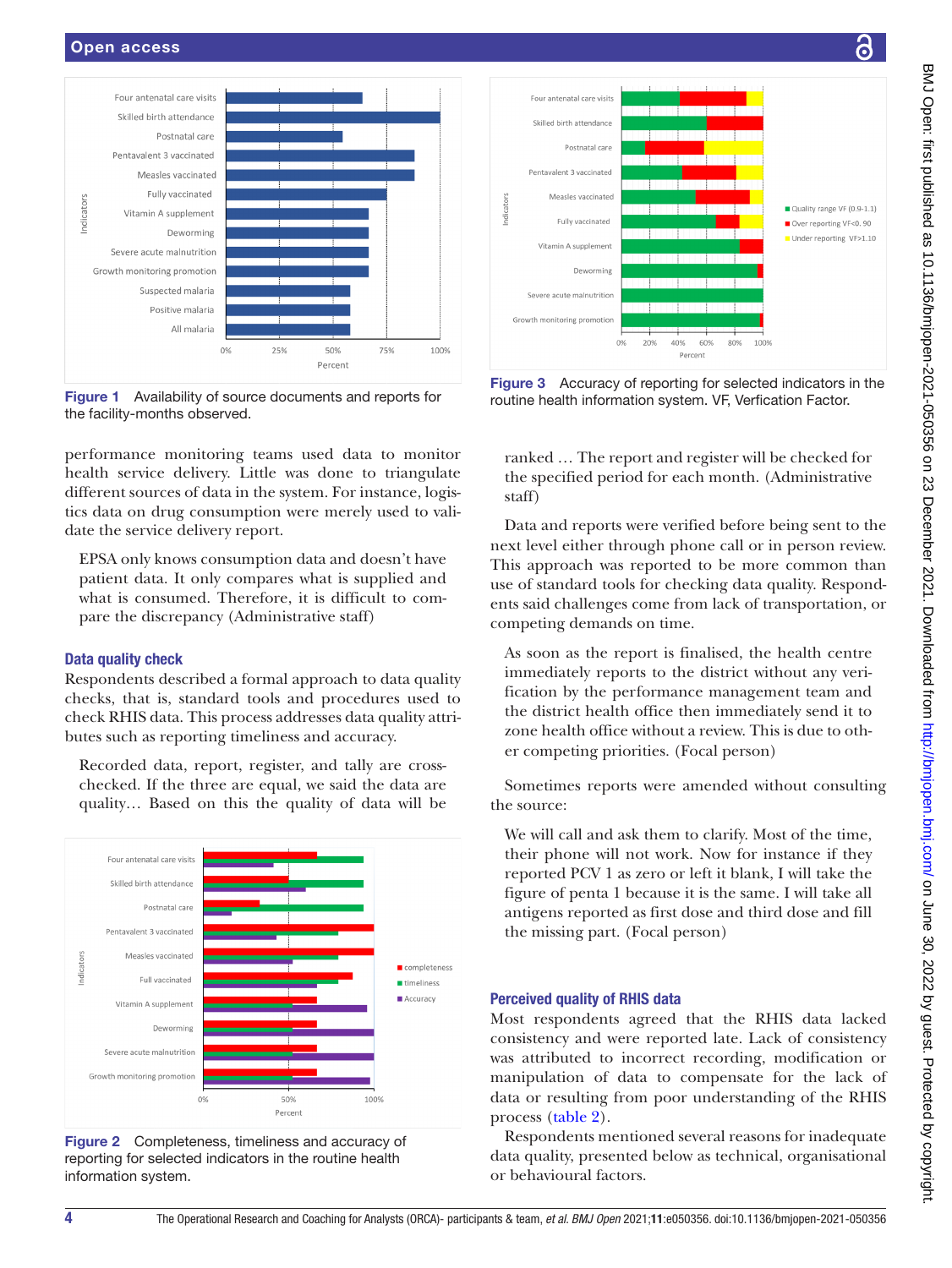<span id="page-4-0"></span>

| <b>Table 2</b> Perceived data quality as reported by the respondents, Ethiopia, 2019/2020 |                                                                                                                                                                                                                                                                                                                                                                                                                      |  |
|-------------------------------------------------------------------------------------------|----------------------------------------------------------------------------------------------------------------------------------------------------------------------------------------------------------------------------------------------------------------------------------------------------------------------------------------------------------------------------------------------------------------------|--|
| <b>Perceived data quality</b><br>issue                                                    | <b>Illustrative quote</b>                                                                                                                                                                                                                                                                                                                                                                                            |  |
| Data not recorded on time                                                                 | 'Staff fill the registration over night when they have information that the supervisors from district<br>health office will come.' (Focal person)                                                                                                                                                                                                                                                                    |  |
| Wrong recording                                                                           | 'The patients are taking drugs but are not reported. This creates under reporting. On the other<br>hand, sometimes there is a practice of reporting patients of other diseases' (Health care provider)                                                                                                                                                                                                               |  |
|                                                                                           | The health extension workers may include and report to us information which is not found in their<br>tally sheet or register. That is what we evaluated.' (Focal person)                                                                                                                                                                                                                                             |  |
| Double counting                                                                           | 'Yes! There is double reporting in ANC. They are confusing. I mean  ehh if they did not<br>understand well each other, who didn't go, who comes there (health centre & Hospital), who is<br>referred, they might report twice. A mother who just got a first ANC service there (health post)<br>and comes for second service (health centre/Hospital) is also reported as first ANC again'<br>(Administrative staff) |  |
| Data manipulation                                                                         | For instance, nutrition indicators are mostly reported as zero from the health post but sometimes<br>we (the health centre) just put numbers that we think is appropriate by evaluating the health posts<br>previous performance. And sometimes we get reports that are left blank and we just assume that<br>as being zero and we fill the space with '0'.' (Data manager)                                          |  |
|                                                                                           | 'So far, we did not come across (any) neonatal death report. However, I could not say there is no<br>neonatal death at allThe weakness here is the death is not correctly reported.' (Data Manager)                                                                                                                                                                                                                  |  |
| Delayed reporting                                                                         | 'The report doesn't come on time, for example the report is closed on 20th and from health posts<br>it will be sent to us from 20th to 22th, we, in turn, we aggregate the health posts report including<br>our health facility and we send the report to district until 26th of every month'. (Data manager)                                                                                                        |  |
|                                                                                           | 'I would say the data has quality although there is a gap in timeliness. For example, one health<br>post in our catchment area is relatively difficult for transportation. Due to that their report gets<br>delayed for three or fourdays.' (Focal person)                                                                                                                                                           |  |

# Technical factors

Respondents expressed concern about the number and complexity of forms. Parallel reporting posed additional burdens on the system and contributed to poor data quality, occurring because some indicators that are relevant to several programmes were not captured centrally in the RHIS.

Many partners need reports from us. Their data needs are different… The parallel report is still a problem and ignorance is there, in the higher level (Administrative staff).

Understanding indicators varied between respondents. Maternal health indicators such as first and fourth antenatal care visits were considered challenging, with additional complexity due to wrongly including information on gestational age:

ANC1 is a visit by a woman for the first time. A pregnant woman within 16-24 week of gestational age is ANC1. (Health care provider)

… starting from the first visit, if a pregnant mother comes 28 week for the second, and 32 week for third, eeh … 36 for third time consecutively and comes again from 36 to  $40^{\text{th}}$  week, I take her last visit as ANC4. (Health care provider)

Understanding RHIS indicators was also limited by language issues as not all forms and job aids were translated

into local languages. This posed a challenge especially at the health post.

The problem is [the] integrated card and even [the family] folder is difficult to understand since it is in English (Health care provider)

The Amharic version [of EPI card] was printed and distributed. How could the people do the work? Those down there [at health posts] do not understand Amharic. (Administrative staff).

Another cross-cutting technical issue was inappropriate denominators used for calculating health service coverage. Targets for different services were based on population estimates using the last available census from 2007. Thus, set targets can differ from actual numbers of individuals requiring the service (eg, pregnant women or children eligible for vaccines) in a district or catchment.

We are mostly being challenged by this [denominator issue]. For example, there is one kebele which was given a target of 46 for ANC service based on the population conversion factor, but there are only 18 pregnant mothers found in the kebele. (Administrative staff)

Not all health facilities had access to computers, but where health centres had computers and internet access and in most districts, reports were sent online. This was considered progress despite significant variations in use of technology.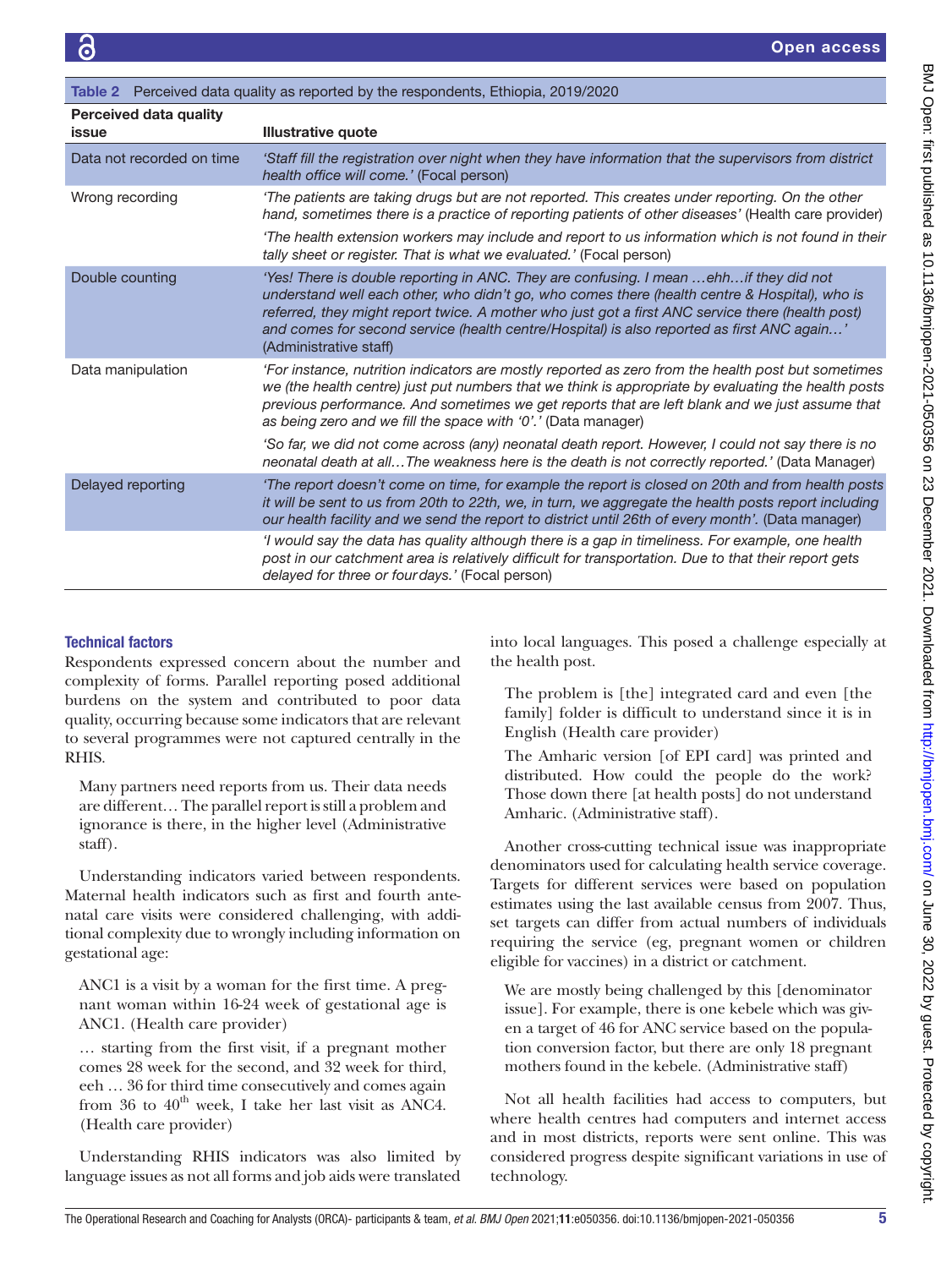Out of the three health centres, one of them submits its report online. It is 22 km away from here, they have electricity but there was no connection, now the zonal health department provided them 3G CDMA [Code Division Multiple Access) and they are using that. The other two submits offline using a flash disk. (Focal person)

## Organisational factors

The RHIS uses nationally developed standard forms and registers. Selected service registration books come from the ministry, while remaining forms are sent from regional, zonal and district health offices. Shortage of supplies such as registration books, tally sheet and other forms were repeatedly mentioned.

For example, now there is no tally sheet for postnatal, and even a registration book…it is not available in the district either. We are using attaching papers as register; we can show you … (Health care provider)

The district office diverted resources allocated to other activities or duplicated forms to address supply gaps. It was not uncommon for healthcare workers to use their own money.

…. budget is not allocated separately for activities related to health information, this is a problem in our district and it is also a problem in our zone, there is no direct budget allocated for this, we use from other funds that we get from aid. (Administrative staff)

Limited electricity, computers and transportation often affected health posts. At health centres, frequent interruption of power coupled with lack of backup affected timely reporting, and availability of forms for registration and

reporting. [Table](#page-5-0) 3 lists resource and infrastructure challenges reported by respondents.

Except in a few health facilities, health workers were responsible for RHIS activities in addition to their clinical work. Human resource shortages were more prominent at health post level where one or two health extension workers provide more than 16 health service packages and produce reports for each. This workload was said to contribute to poor data quality.

… because what comes from the districts puts pressure on us [health extension workers]. What comes from the (kebele) cabinet brings pressure on us [health extension workers]. There are times we even do agricultural activities, which doesn't concern us so it is very difficult. And when it is time to work on report, there are a lot of forms to fill and it is difficult for us. (Health care provider)

There was a clear demand for training although a few respondents mentioned that training hadn't posed problems. Where training was lacking, staff turnover was mentioned as the main cause. Moreover, recent changes to RHIS tools called for more training.

Even we have no a clear understanding on the data element in the DHIS-2, the data elements are so many, it is not user-friendly. There is confusion among us which data element to use and the District level supervisor seems clueless on this issue as we have witnessed during the recent supervision (Focal person).

District health offices supervise and support health centres in the district, and each health centre does the same for health posts in its catchment area. There is also a performance monitoring team at the health centre that

|                                        | The process of the model we can be related to identify to do to be reported by the proported in Europia, Lot of                                                                                                                                                                                 |
|----------------------------------------|-------------------------------------------------------------------------------------------------------------------------------------------------------------------------------------------------------------------------------------------------------------------------------------------------|
| <b>Resource constraint</b>             | Illustrative quote                                                                                                                                                                                                                                                                              |
| Lack of transportation                 | 'Transportation is our biggest challenge. In the summer season, sometimes we can't send the report.<br>It is difficult to cross the rivers. We try to cross by walking. Once when I was crossing the river, I lost<br>my report papers by the flood.' (Health care provider)                    |
| Lack or interruption of<br>electricity | 'Especially [when] a report gets delayed; there is no backup, this power is not how you see it,<br>sometimes when it interrupts it's not fixed soon; because of this, when power is off, everything<br>disrupts, even we can't print; we can't send the report.' (Administrative staff)         |
| No computer                            | 'It was not possible to send report using CDs (compact discs) as there were no computers in some<br>places.' (Focal person)                                                                                                                                                                     |
|                                        | 'There are a lot of Health centres that have no computer, and even those who have computers,<br>some of them have no electricity.' (Focal person).                                                                                                                                              |
| Printer                                | 'Having printer is a problem, we [HEWs] can't get printed reporting forms when we need them, and<br>it is not always available.' (Health care provider)                                                                                                                                         |
| Poor access to internet                | " Even in the areas where the online system is launched there is an internet problem. So generally,<br>theoretically we are shifted to digitalization, [but] practically there is no enabling condition to<br>digitalization.' (Focal person)                                                   |
|                                        | 'Since there is no regular telecommunication cable line we use offline; unfortunately, we have taken<br>the computer to the district for installing the offline application and, we believe its electronic<br>based on the District health information system 2(DHIS2).' (Administrative staff) |

<span id="page-5-0"></span>Table 3 Resource and infrastructure related challenges as reported by respondents, in Ethiopia, 2019/2020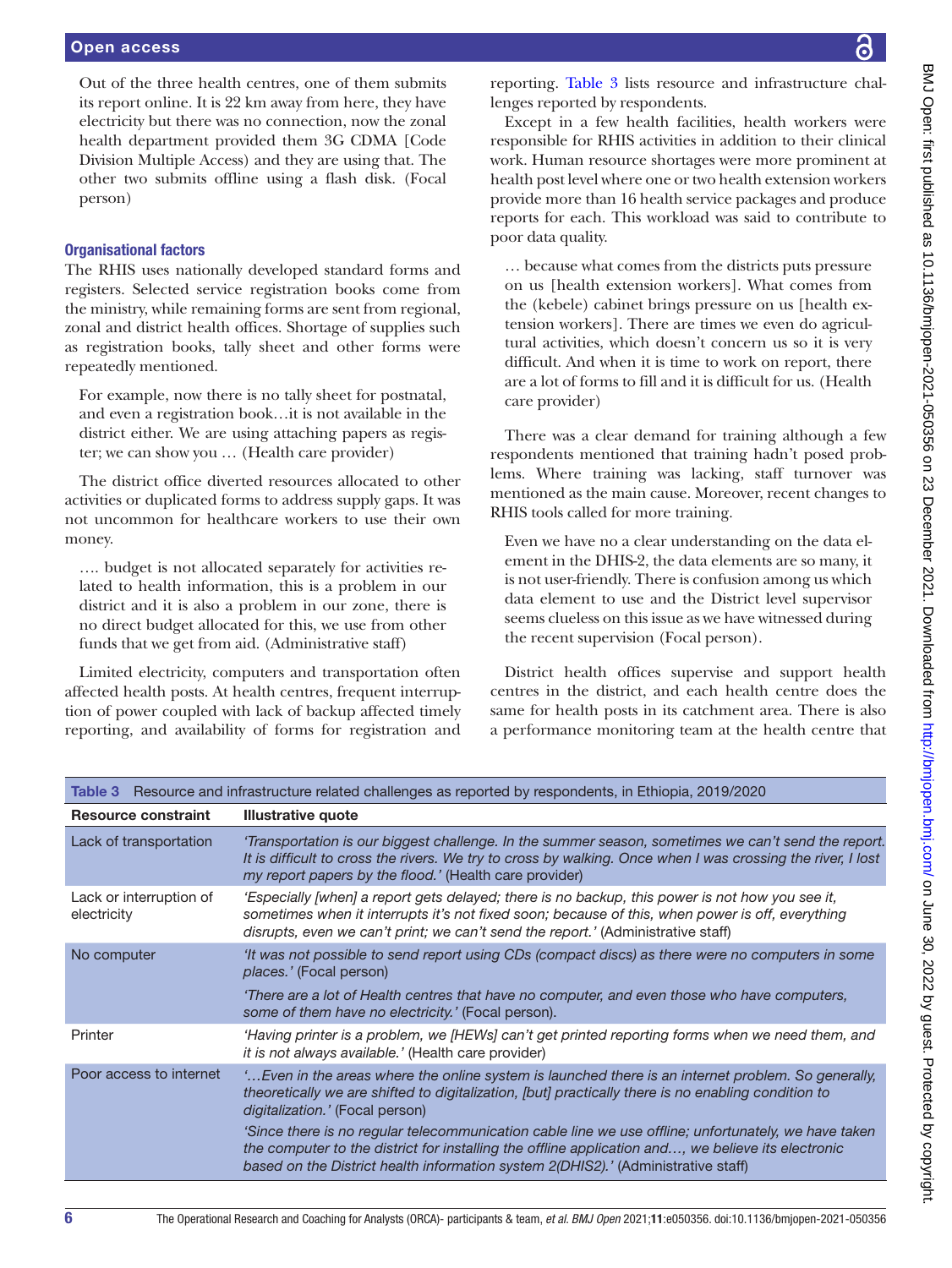should provide regular feedback to health centres and health posts. However, supervision was said to be infrequent and not always supportive.

They came once or twice per year. In the last threemonths, no one came to our health post from health centre or district [district] or zone. (Health care provider)

Supervision was said to rarely focus on data quality. Furthermore, supervisory staff were considered inexperienced in providing technical support on data quality to lower level staff.

The support focuses on technical coaching on the [health] service, but not on the data quality (Health care provider)

The local performance monitoring team serves as a check-and balance system; it monitors the service delivery output and provides the necessary support to improve performance as well as data quality. However, several respondents reported that the team met infrequently and was suboptimal.

Respondents, including administrative staff, believed there ought to ways to holding people accountable when data quality is compromised. It was felt over-reporting of health service coverage rewards health facilities, which are seen to achieve targets without anyone confirmation of reporting accuracy.

If there is any reward planned from the higher level, it will go directly to those who reported higher coverage. When additional budget is assigned, the district with higher coverage is given priority. Other districts see this and inflate their coverage to get the same advantage and never report the actual figures. (Focal person)

There was also fear of reporting low service coverage or unwanted results such as neonatal death, leading to data manipulation to please higher-level administrative staff.

I want to report the actual figures, by the way I am happy when you told me to interview me without the presence of my boss, because it is hard to explain in his presence. For instance, there is an intention to over report delivery service and decrease or report zero for still births and the like. (Focal person)

# Behavioural factors

Gaps in knowledge and skills related to the RHIS process was expressed by administrative staff and some healthcare providers, including difficulties understanding the registration and other forms, performance management, and basics of data entry and analysis. In addition, lack of knowledge and skill on checking data quality was reported.

We do not have information and skill on how to work on the quality of data and we have limited knowledge on how to work on performance management, comparison and so on. (Focal person).

Health workers repeatedly mentioned lack of interest in RHIS resulting from low personal motivation and work overload.

Sometimes we get fed up, because the format asks for too many things and we don't understand, we say: -What? We don't fill it and we submit without filling the information (Health care provider).

# Perceived use of data

A culture of data use was not well developed and the utility of generating data routinely not well understood.

The purpose of the analysed health data is for decision making, this is the fact, but still there is a gap in using the data. It should be good if the stakeholders of the health facility use the analysed data. (Administrative staff)

Drugs are distributed to health posts monthly depending on the consumption status and we (Logistic focal) don't give them unless they report number of cases. Otherwise drugs will expire there…(Focal person)

Data use for programming was appreciated more at higher levels of the health system. It was reported that data were used for monitoring performance and identifying gaps during annual planning or to manage drug supply. There were also initiatives as reported by administrative staff to improve data use.

I believe that conducting data verification regularly at lower level and provide close support to the Health centre and Health post staff will help to improve data quality and use problem (Focal person).

We (nutrition expert) use HMIS data; we found over reporting and lack of reporting sometimes, conducted performance reviews; our data source [was] HMIS, besides, we use the nutrition data base as alternative source of information…Data utilization [is] better at woreda health office where nutrition experts are available. (Focal person)

# **DISCUSSION**

We assessed quality of RHIS data in Ethiopia across multiple health indicators and explored reasons affecting quality, from data generation through to reporting and use. We observed variations in quality between indicators. Whereas there was timely reporting of some indicators but with less accuracy, others were reported accurately, but not on time or completely, adding to concerns about RHIS data quality and utility. Determinants of data quality ranged from simple logistical issues, such as supply of registry books, to complex technical issues, such as the size of a target population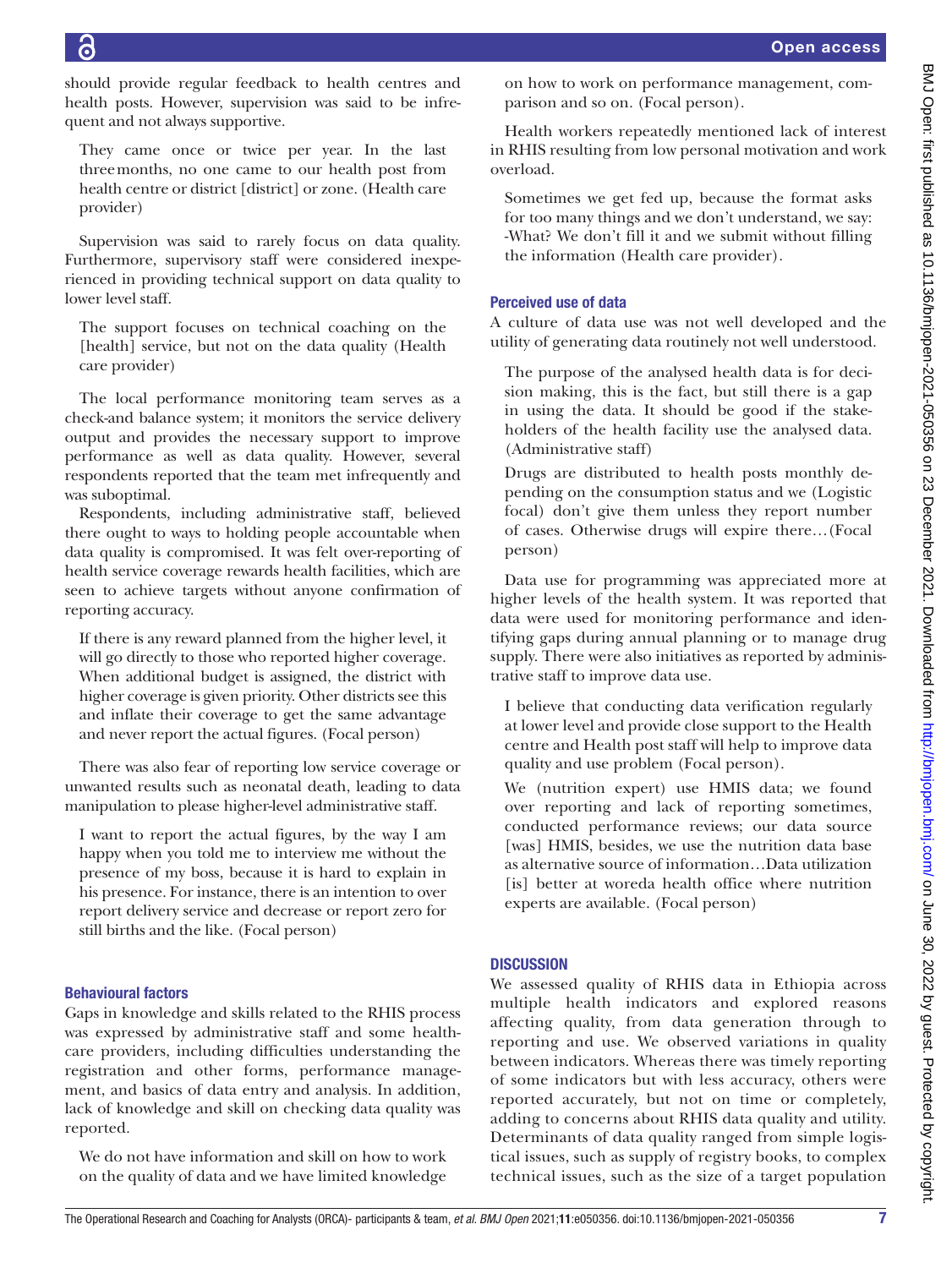## Open access

used as the denominator to calculate coverage. Organisational factors related to training and supervision stretched into more complex behavioural issues of motivation and fear of reporting unfavourable events.

One strength of this study is that we interviewed over 100 informants representing a mix of staff in the health system and achieved thematic saturation, suggesting our findings have relevance throughout the Ethiopian health system. We also tested the credibility of our result using a member check approach and confirmed the results. A potential limitation of this study was the small quantitative assessment sample; however, this part of the study was designed to prepare the background for the in-depth qualitative assessment rather than to yield statistically representative results. Our qualitative findings reflected similar data quality problems. The data quality assessment tool we used may not rule out mistakes or wrong reporting in the RHIS processes. It could be argued that PRISM framework used to guide our analysis may not clearly delineate some of the factors to either behavioural or organisational factor.

Both quantitative and qualitative results confirmed limited availability of source documents. Availability varied by indicator, and only one indicator had source documents for the whole observation period. Respondents described registration book and tally sheet shortages.

Completeness, timeliness and accuracy of reporting were found to be inadequate for selected key indicators. Endriyas *et al* showed a similar pattern of variability of accuracy among indictors in Ethiopia, with maternal indicators exhibiting better quality.<sup>[7](#page-8-10)</sup> This may result from a national focus on maternal and child health services. Endriyas *et al* and other studies have also described over-reporting of service coverage and underreporting of disease similar to our findings. $21-23$ 

Complexity of registration forms and language barriers detrimentally affect accurate data recording.<sup>23 24</sup> While inadequate knowledge of RHIS is a cross-cutting issue, it proved more problematic at lower levels of the health system, where data are generated. Other studies report that not understanding indicators $^{25}$  $^{25}$  $^{25}$  and poor compe-tency in recording<sup>[26](#page-9-2)</sup> affect data quality.

Human resource shortages appeared to affect all levels of the RHIS process, most prominently at health facilities, where health workers are responsible for data collection on top of their clinical service. This creates workload and reduces motivation for RHIS. Similar human resource challenges have been found elsewhere.<sup>7 12 23 26</sup> Furthermore, access to technology that might ease this workload remains low. Disruption and shortages of data collection forms and registration books also contributed to delayed or inaccurate recording. Others have found that simplified data collection forms or digital tools can reduce the RHIS burden<sup>27</sup> and improve data quality.<sup>[28 29](#page-9-4)</sup>

The delay in data transmission emerged as a common problem at health facility level. As mentioned above, access to technology such as computers and internet would improve timely data transmission, although this would not address the problem of parallel reporting requirements that also add to workload and reporting delays, as cited by Gebreslassie *et al*. [30](#page-9-5)

Data processing and analysis occurred primarily at higher levels. Gaps in knowledge and skill were reported to challenge these processes in other settings. $2631$  Use of outdated population data for denominators has already been raised as a concern in previous analyses of Ethiopian RHIS.<sup>11</sup> Similarly, inconsistency of denominators used to estimate coverage was reported by Bosch-Capblanch *et al*. [21](#page-8-11)

Although data quality checking and feedback systems using standard tools exist, these are rarely implemented. Other studies have noted this determinant of poor data quality,<sup>[7 23 30 32](#page-8-10)</sup> and have shown that regular data quality assurance with appropriate feedback can motivate positive changes in data quality and use.<sup>16 33</sup> What was unique in this study was the establishment of performance monitoring teams to oversee activities in the health system including data quality, but lack of budget and gap in skills negatively affected the functionality of this mechanism.

Although staff fear reporting unfavourable data, we nonetheless found hopes for a system that holds health workers and health facilities accountable for generating inaccurate data, even while long-term challenges persist. Respondents may have recognised elements of 'blame culture' in the Ethiopian RHIS, described by others as emerging where hierarchical management structures reward compliance over efforts to expose poor quality and function. $34$  The result is that staff eschew negative attention, which does not predispose them to raise awareness of systemic weaknesses or help develop genuine accountability.

In terms of data use, this was uncommon at sites of data generation although administrative staff did employ local data for planning and monitoring local perfor-mance. Similar findings were reported elsewhere.<sup>[14 22](#page-8-13)</sup> Many studies have recognised the effect data use and data quality have on one another.<sup>471635</sup>

In summary, many factors negatively affecting data quality persist within Ethiopia's RHIS. Some of these factors could be tackled with existing resources, such as ensuring availability of registration forms and tally sheets in local languages. On-the-job training for healthcare workers at the lower level can boost their knowledge and skills, but also their motivation. Strengthening the existing data quality and feedback system is essential. Human resources for RHIS, infrastructure and budget are cross-cutting factors that affect the whole RHIS process and require longer-term planning and multisectoral engagement, as does introducing a work culture that values proactive challenges to existing weaknesses. More qualitative work on data use could help understand barriers that could be tackled.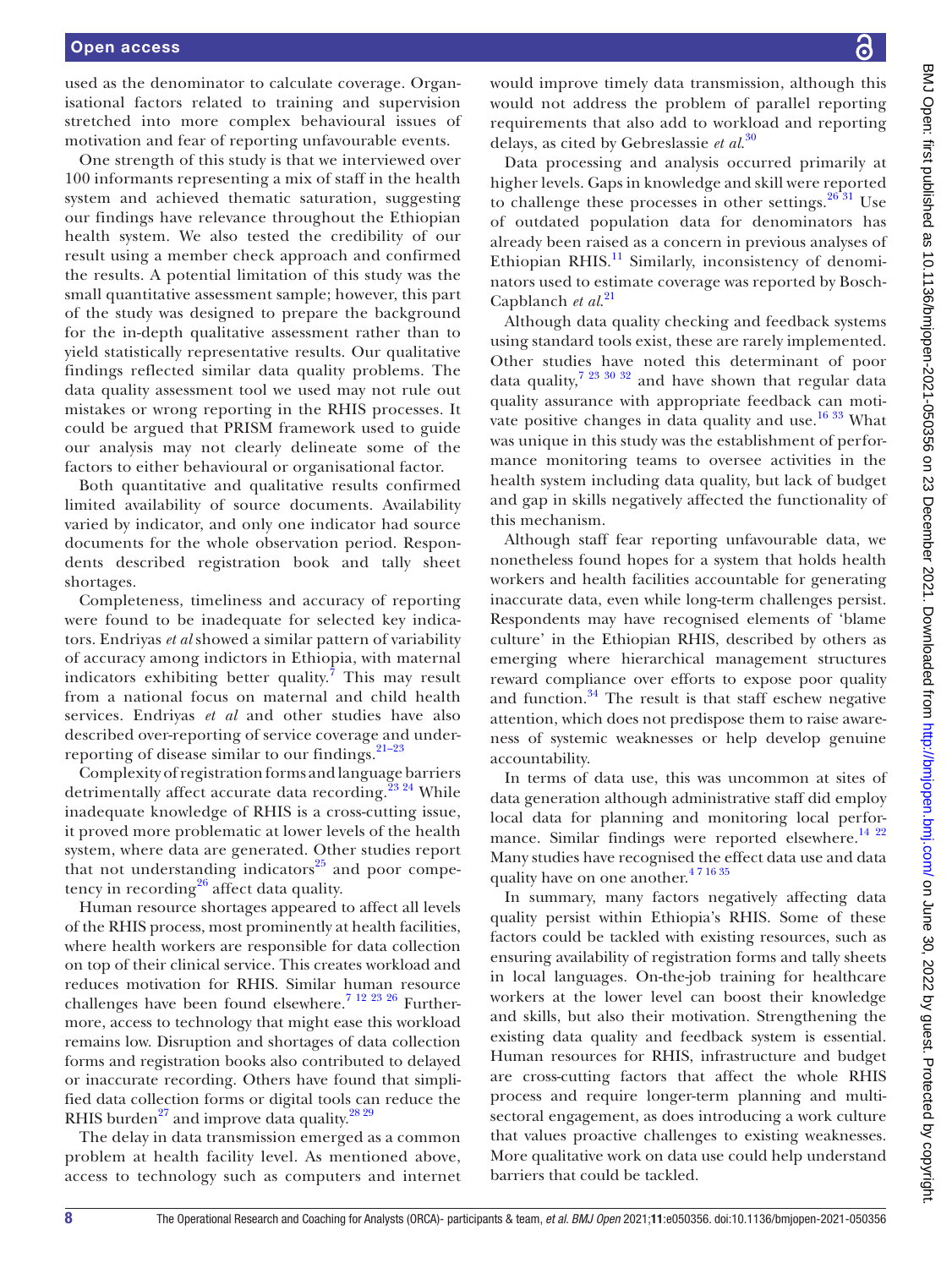# Open access

# Consent

Permission was obtained to conduct the fieldwork from each regional health office, district health office and health facility visited prior to data collection. Written informed consent was obtained from all participants and measures taken to ensure anonymity. Translators were not chosen among supervisory staff or others on whom the respondent could be dependent. Staff categories were expressed in general terms, such as 'administrative' to ensure anonymity.

#### Author affiliations

- <sup>1</sup> Ethiopian Pharmaceutical Supply Agency, Addis Ababa, Ethiopia
- <sup>2</sup>Ethiopia Ministry of Health, Addis Ababa, Ethiopia
- <sup>3</sup> London School of Hygiene & Tropical Medicine, London, UK
- 4 Ethiopian Public Health Institute, Addis Ababa, Ethiopia

5 Department of Women's and Children's Health, Karolinska Institutet, Stockholm, Sweden

#### Twitter Emiamrew S Ayalew [@emymulu](https://twitter.com/emymulu)

Acknowledgements The authors thank the study participants for taking part in this research process and shared their experience. The authors are grateful for the logistic support received from LSHTM Ethiopia team, and Ethiopian public health institute.

Contributors All members of the ORCA team participated in designing and conducting the study. The following authors drafted the manuscript collaboratively: AA, TMA, MMA, HAA, ESA, DB, NB, MG, TB, JB, EC, MD, THD, AD, HSF, FG, EG, ZG, AG, ZH, SFJ, AJ, BK, AK, YDM, KM, MM, MWN, IAO, JS, TeT, GT, AT, MT, TsT, KW, YW, ZMY, KZ, MHZ, LAP and SL. All authors contributed in the later steps of the writing process and approved of the final manuscript and agreed to be accountable for all aspects of the work. SL is responsible for the overall content as a guarantor.

Funding The ORCA project was funded by the Bill and Melinda Gates Foundation with a grant to the London School of Hygiene & Tropical Medicine, grant number: INV-010320.

#### Competing interests None declared.

#### Patient consent for publication Not applicable.

Ethics approval This study involves human participants and the ORCA thematic groups' proposals were reviewed and approved by the Ethiopian Public Health Institute, Institutional Review Board Reference number: EPHI-IRB-188-2019, EPHI-IRB-196-2019, EPHI-IRB-190-2019, EPHI-IRB-202-2019, EPHI-IRB-189-2019, EPHI-IRB-2014-2019.

Provenance and peer review Not commissioned; externally peer reviewed.

Data availability statement Data are available on reasonable request.

Supplemental material This content has been supplied by the author(s). It has not been vetted by BMJ Publishing Group Limited (BMJ) and may not have been peer-reviewed. Any opinions or recommendations discussed are solely those of the author(s) and are not endorsed by BMJ. BMJ disclaims all liability and responsibility arising from any reliance placed on the content. Where the content includes any translated material, BMJ does not warrant the accuracy and reliability of the translations (including but not limited to local regulations, clinical guidelines, terminology, drug names and drug dosages), and is not responsible for any error and/or omissions arising from translation and adaptation or otherwise.

Open access This is an open access article distributed in accordance with the Creative Commons Attribution 4.0 Unported (CC BY 4.0) license, which permits others to copy, redistribute, remix, transform and build upon this work for any purpose, provided the original work is properly cited, a link to the licence is given, and indication of whether changes were made. See: [https://creativecommons.org/](https://creativecommons.org/licenses/by/4.0/) [licenses/by/4.0/.](https://creativecommons.org/licenses/by/4.0/)

#### ORCID iDs

Habtamu A Anteneh <http://orcid.org/0000-0003-3755-3357> Emiamrew S Ayalew<http://orcid.org/0000-0002-4857-5802> Della Berhanu <http://orcid.org/0000-0002-4984-893X> Lars Åke Persson<http://orcid.org/0000-0003-0710-7954> Seblewengel Lemma<http://orcid.org/0000-0001-5910-3723>

#### **REFERENCES**

- <span id="page-8-0"></span>1 World Health Organization. *Monitoring the building blocks of health systems: a Handbook of indicators and their measurement strategies*. Geneva: World Health Organization, 2010.
- <span id="page-8-1"></span>2 Kumar M, Gotz D, Nutley T, *et al*. Research gaps in routine health information system design barriers to data quality and use in lowand middle-income countries: a literature review. *[Int J Health Plann](http://dx.doi.org/10.1002/hpm.2447)  [Manage](http://dx.doi.org/10.1002/hpm.2447)* 2018;33:e1–9.
- 3 Wagenaar BH, Sherr K, Fernandes Q, *et al*. Using routine health information systems for well-designed health evaluations in low- and middle-income countries. *[Health Policy Plan](http://dx.doi.org/10.1093/heapol/czv029)* 2016;31:129–35.
- <span id="page-8-14"></span>4 Wagenaar BH, Hirschhorn LR, Henley C, *et al*. Data-Driven quality improvement in low-and middle-income country health systems: lessons from seven years of implementation experience across Mozambique, Rwanda, and Zambia. *[BMC Health Serv Res](http://dx.doi.org/10.1186/s12913-017-2661-x)* 2017;17:830.
- <span id="page-8-2"></span>5 Hagaman AK, Singh K, Abate M, *et al*. The impacts of quality improvement on maternal and newborn health: preliminary findings from a health system integrated intervention in four Ethiopian regions. *[BMC Health Serv Res](http://dx.doi.org/10.1186/s12913-020-05391-3)* 2020;20:522.
- 6 Ouedraogo M, Kurji J, Abebe L, *et al*. A quality assessment of health management information system (HMIS) data for maternal and child health in Jimma zone, Ethiopia. *[PLoS One](http://dx.doi.org/10.1371/journal.pone.0213600)* 2019;14:e0213600.
- <span id="page-8-10"></span>7 Endriyas M, Alano A, Mekonnen E, *et al*. Understanding performance data: health management information system data accuracy in southern nations Nationalities and people's region, Ethiopia. *[BMC](http://dx.doi.org/10.1186/s12913-019-3991-7)  [Health Serv Res](http://dx.doi.org/10.1186/s12913-019-3991-7)* 2019;19:175.
- <span id="page-8-3"></span>8 Ministry of Health, Ethiopia. Health sector transformation plan (HSTP) 2015/16 -2019/20, 2015. Available: [https://www.globalfinancingf](https://www.globalfinancingfacility.org/sites/gff_new/files/Ethiopia-health-system-transformation-plan.pdf) [acility.org/sites/gff\\_new/files/Ethiopia-health-system-transformation](https://www.globalfinancingfacility.org/sites/gff_new/files/Ethiopia-health-system-transformation-plan.pdf)[plan.pdf](https://www.globalfinancingfacility.org/sites/gff_new/files/Ethiopia-health-system-transformation-plan.pdf) [Accessed 9 Oct 2019].
- <span id="page-8-4"></span>9 Dehnavieh R, Haghdoost A, Khosravi A, *et al*. The district health information system (DHIS2): a literature review and meta-synthesis of its strengths and operational challenges based on the experiences of 11 countries. *[Health Inf Manag](http://dx.doi.org/10.1177/1833358318777713)* 2019;48:62–75.
- 10 Thangasamy P, Gebremichael M, Kebede M. A pilot study on district health information software 2: challenges and lessons learned in a developing country: an experience from Ethiopia. *International Research Journal of Engineering and Technology* 2016:7.
- <span id="page-8-5"></span>11 Adane A, Adege TM, Ahmed MM, *et al*. Routine health management information system data in Ethiopia: consistency, trends, and challenges. *[Glob Health Action](http://dx.doi.org/10.1080/16549716.2020.1868961)* 2021;14:1868961.
- 12 Teklegiorgis K, Tadesse K, Mirutse G, *et al*. Level of data quality from health management information systems in a resources limited setting and its associated factors, eastern Ethiopia. *[S. Afr. j. inf.](http://dx.doi.org/10.4102/sajim.v18i1.612)  [manag.](http://dx.doi.org/10.4102/sajim.v18i1.612)* 2016;18:8.
- 13 Dagnew E, Woreta SA, Shiferaw AM. Routine health information utilization and associated factors among health care professionals working at public health institution in North Gondar, Northwest Ethiopia. *[BMC Health Serv Res](http://dx.doi.org/10.1186/s12913-018-3498-7)* 2018;18:685.
- <span id="page-8-13"></span>14 Shiferaw AM, Zegeye DT, Assefa S, *et al*. Routine health information system utilization and factors associated thereof among health workers at government health institutions in East Gojjam zone, Northwest Ethiopia. *[BMC Med Inform Decis Mak](http://dx.doi.org/10.1186/s12911-017-0509-2)* 2017;17:116.
- <span id="page-8-6"></span>15 Bhattacharya AA, Umar N, Audu A, *et al*. Quality of routine facility data for monitoring priority maternal and newborn indicators in DHIS2: a case study from Gombe state, Nigeria. *[PLoS One](http://dx.doi.org/10.1371/journal.pone.0211265)* 2019;14:e0211265.
- <span id="page-8-12"></span>16 Gimbel S, Mwanza M, Nisingizwe MP. Improving data quality across 3 sub-Saharan African countries using the consolidated framework for implementation research (CFIR): results from the African health initiative. (implementation science as an essential driver for sustainable health systems strengthening interventions: lessons learned across the five-country African health Initiative. *BMC Health Serv Res* 2017. [Epub ahead of print: Published Online First].
- 17 Maokola W, Willey BA, Shirima K, *et al*. Enhancing the routine health information system in rural southern Tanzania: successes, challenges and lessons learned. *[Trop Med Int Health](http://dx.doi.org/10.1111/j.1365-3156.2011.02751.x)* 2011;16:721–30.
- <span id="page-8-7"></span>18 Aqil A, Lippeveld T, Hozumi D. Prism framework: a paradigm shift for designing, strengthening and evaluating routine health information systems. *[Health Policy Plan](http://dx.doi.org/10.1093/heapol/czp010)* 2009;24:217–28.
- <span id="page-8-8"></span>19 Lemma S, Janson A, Persson Lars-Åke, *et al*. Improving quality and use of routine health information system data in low- and middleincome countries: a scoping review. *[PLoS One](http://dx.doi.org/10.1371/journal.pone.0239683)* 2020;15:e0239683.
- <span id="page-8-9"></span>20 World Health Organization. Data quality review (DQR) toolkit, 2017. Available: <www.who.int>
- <span id="page-8-11"></span>21 Bosch-Capblanch X, Ronveaux O, Doyle V, *et al*. Accuracy and quality of immunization information systems in forty-one low income countries. *[Trop Med Int Health](http://dx.doi.org/10.1111/j.1365-3156.2008.02181.x)* 2009;14:2–10.